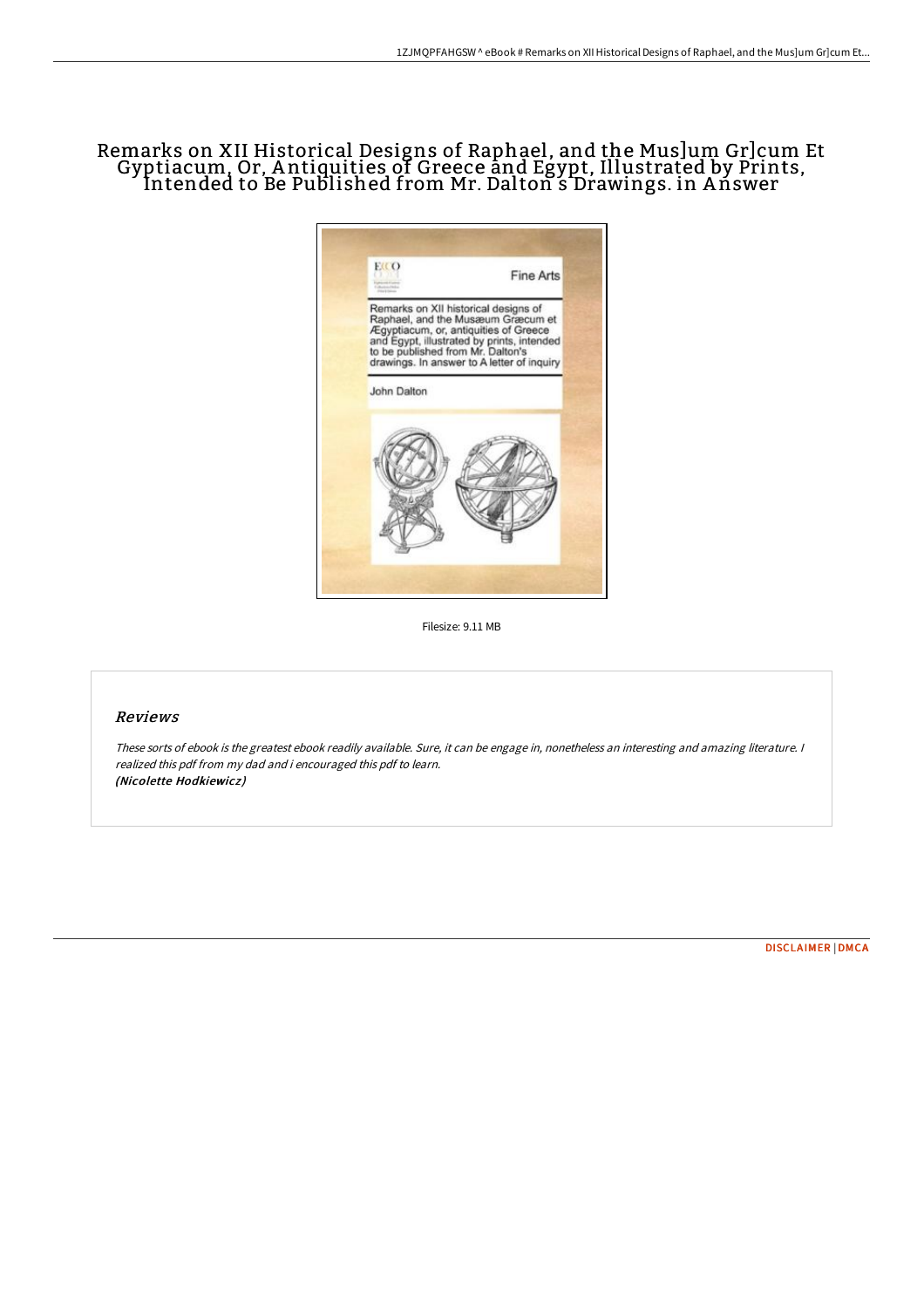## REMARKS ON XII HISTORICAL DESIGNS OF RAPHAEL, AND THE MUS]UM GR]CUM ET GYPTIACUM, OR, ANTIQUITIES OF GREECE AND EGYPT, ILLUSTRATED BY PRINTS, INTENDED TO BE PUBLISHED FROM MR. DALTON S DRAWINGS. IN ANSWER



To save Remarks on XII Historical Designs of Raphael, and the Mus]um Gr]cum Et Gyptiacum, Or, Antiquities of Greece and Egypt, Illustrated by Prints, Intended to Be Published from Mr. Dalton s Drawings. in Answer PDF, please access the web link below and save the file or gain access to other information which are related to REMARKS ON XII HISTORICAL DESIGNS OF RAPHAEL, AND THE MUS]UM GR]CUM ET GYPTIACUM, OR, ANTIQUITIES OF GREECE AND EGYPT, ILLUSTRATED BY PRINTS, INTENDED TO BE PUBLISHED FROM MR. DALTON S DRAWINGS. IN ANSWER ebook.

Gale Ecco, Print Editions, United States, 2010. Paperback. Book Condition: New. 189 x 246 mm. Language: English . Brand New Book \*\*\*\*\* Print on Demand \*\*\*\*\*.The 18th century was a wealth of knowledge, exploration and rapidly growing technology and expanding record-keeping made possible by advances in the printing press. In its determination to preserve the century of revolution, Gale initiated a revolution of its own: digitization of epic proportions to preserve these invaluable works in the largest archive of its kind. Now for the first time these high-quality digital copies of original 18th century manuscripts are available in print, making them highly accessible to libraries, undergraduate students, and independent scholars.The eighteenth-century fascination with Greek and Roman antiquity followed the systematic excavation of the ruins at Pompeii and Herculaneum in southern Italy; and after 1750 a neoclassical style dominated all artistic fields. The titles here trace developments in mostly English-language works on painting, sculpture, architecture, music, theater, and other disciplines. Instructional works on musical instruments, catalogs of art objects, comic operas, and more are also included. ++++The below data was compiled from various identification fields in the bibliographic record of this title. This data is provided as an additional tool in helping to insure edition identification: ++++British LibraryT105838A prospectus, drawn up by John Dalton, for a series of prints engraved by Richard Dalton. With a half-title.London: printed for M. Cooper, 1752. [4],36p.; 8.

 $\overline{\mathsf{pos}}$ Read Remarks on XII Historical Designs of Raphael, and the Mus]um Gr]cum Et [Gyptiacum,](http://techno-pub.tech/remarks-on-xii-historical-designs-of-raphael-and.html) Or, Antiquities of Greece and Egypt, Illustrated by Prints, Intended to Be Published from Mr. Dalton s Drawings. in Answer Online Download PDF Remarks on XII Historical Designs of Raphael, and the Mus]um Gr]cum Et [Gyptiacum,](http://techno-pub.tech/remarks-on-xii-historical-designs-of-raphael-and.html) Or, Antiquities of Greece and Egypt, Illustrated by Prints, Intended to Be Published from Mr. Dalton s Drawings. in Answer